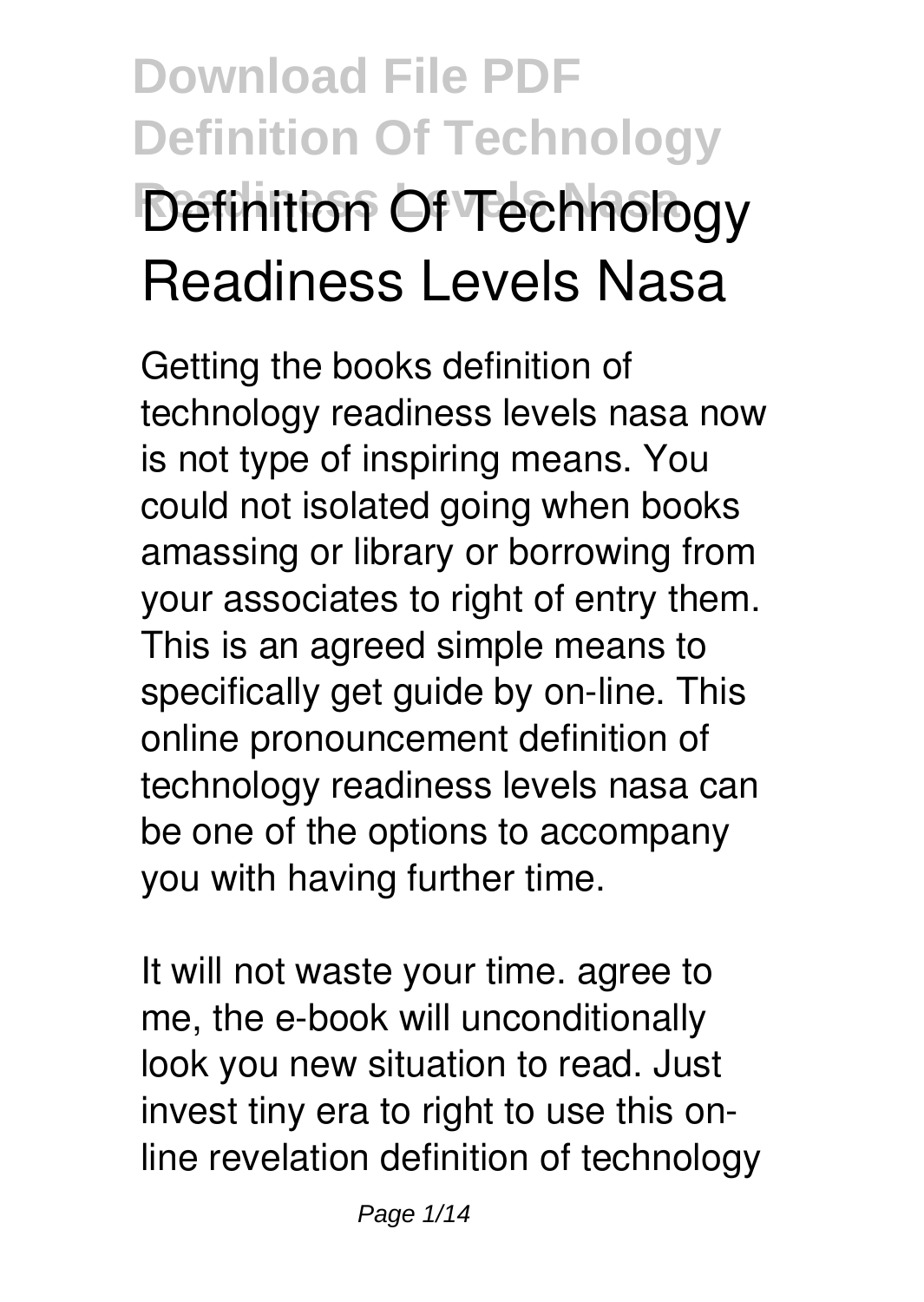readiness levels nasa as competently as review them wherever you are now.

What are technology readiness levels? *Technology Readiness Level Technology Readiness Level (TRL) - Innovation Management* Technology Readiness Levels (TRLs) (045/100) - Systems Engineering and Product Development Training **Technology Readiness Levels** *Technology Readiness Level*

4. Technology Readiness Levels (TRL)

Technology readiness level | Wikipedia audio article*Simon explains the TRL MRL chart*

CommBeBiz Webinar Technology Readiness Levels - What does this mean in the bioeconomy*Steve Blank explains Technology \u0026 Investment Readiness Levels* Page 2/14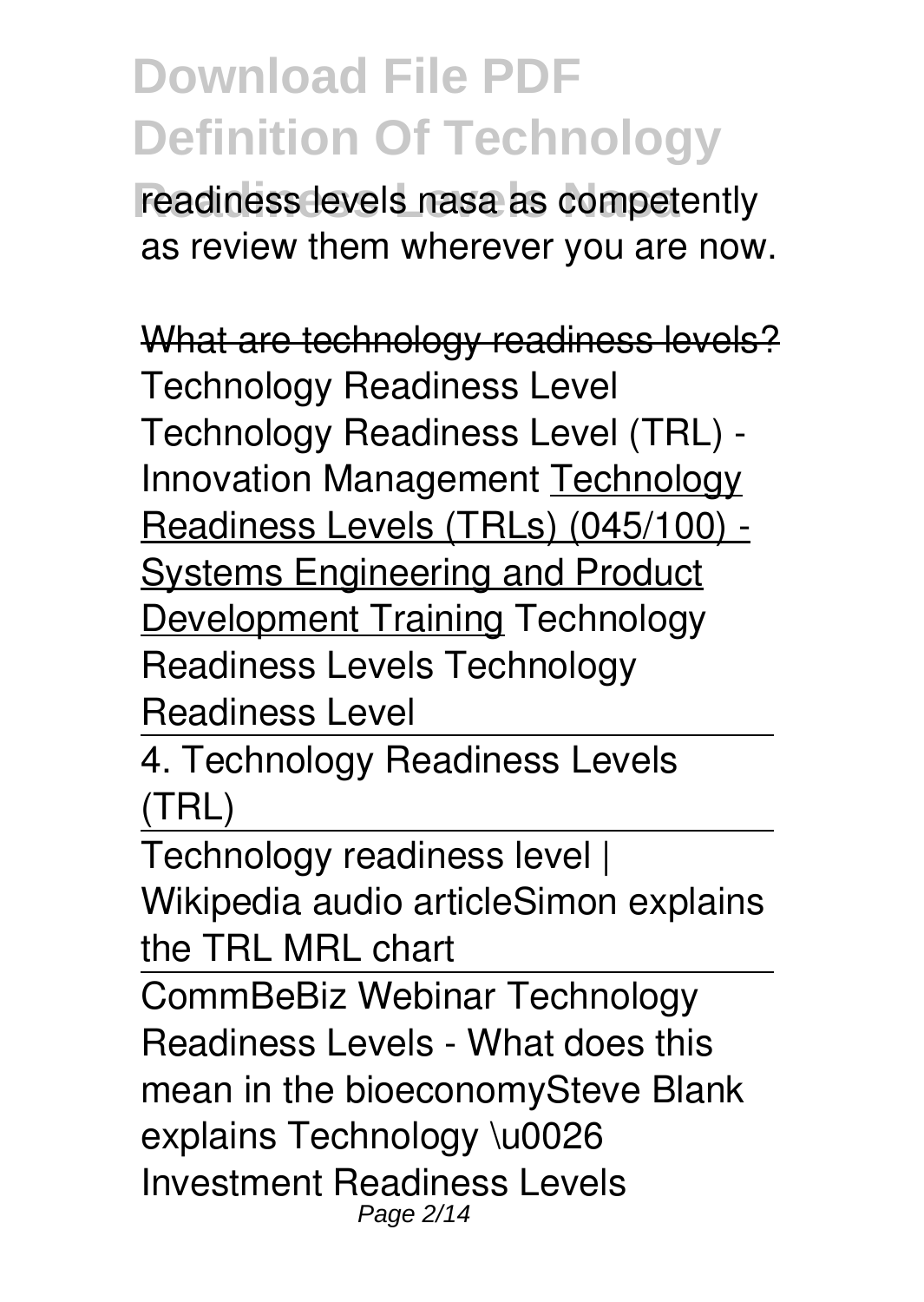**Readiness Levels Nasa** *Technology Readiness Levels (TRLs)* **AWS Certified Solutions Architect Associate Exam Dumps 2020 How I passed the AWS Solutions Architect Associate and Professional Exams on the First Try!** *How to prepare for your first AWS Certification! (Resource \u0026 Strategies included)* Introduction to AWS Services What is Innovation AWS Certified Cloud Practitioner Training Bootcamp AWS Tutorial For Beginners | AWS Full Course | AWS Solutions Architect Certification | Simplilearn Moneyball -- The Investment Readiness LevelStoryboard of The Lean Startup Introduction *Technology Readiness Levels (TRL) I FENIX TNT Så jobbar RISE med TRL – Technology Readiness Level Part 14*

*TRL and Living Labs Technology Readiness for Access How* Page 3/14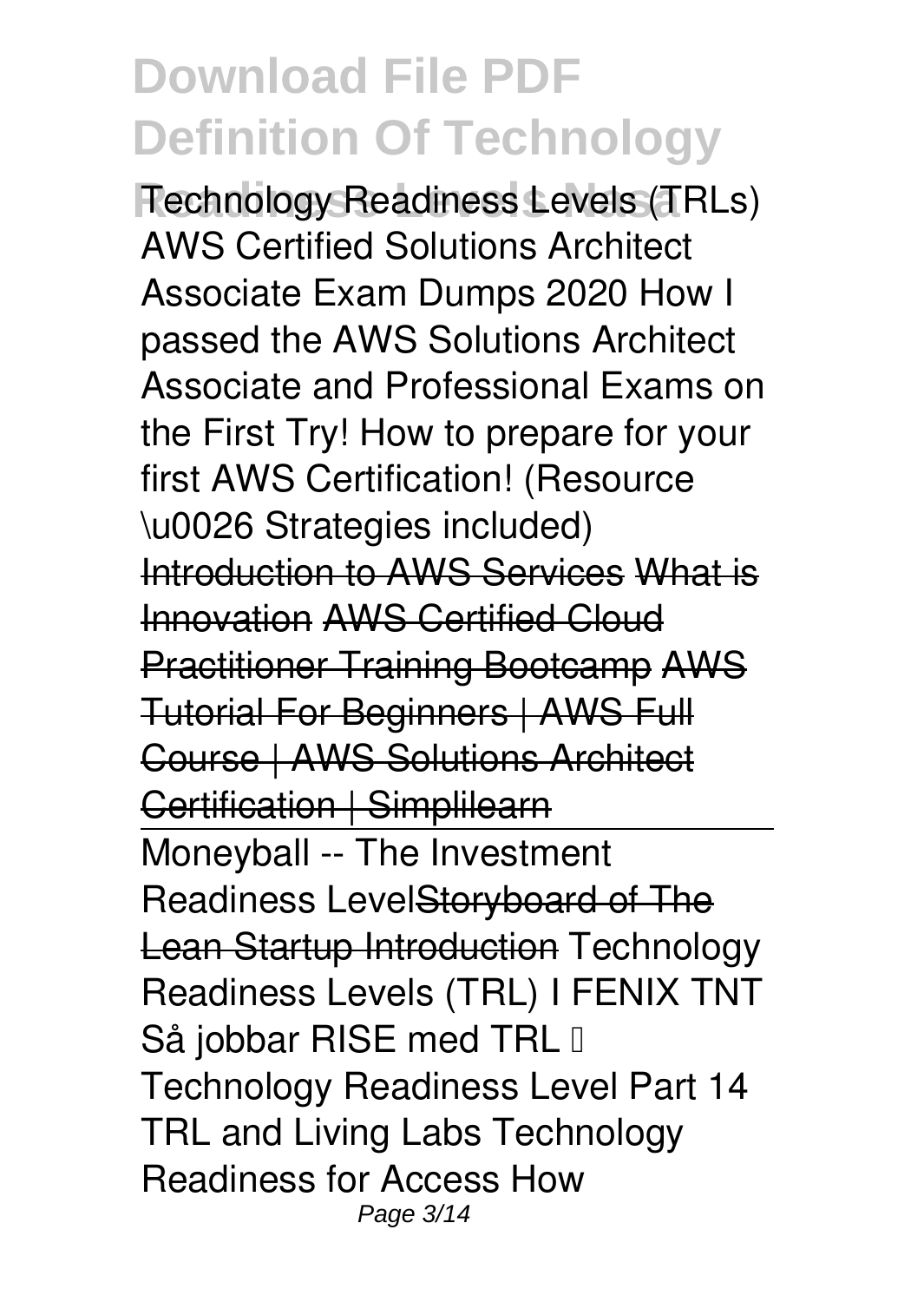**Readiness Levels Nasa** *technological readiness is reshaping global competitiveness* AWS Certified Solutions Architect - Associate 2020 (PASS THE EXAM!) The biofuels industry: assessing technology readiness levels - Prof. Paulo Seleghim Jr. *Technology Readiness Level (TRL) in the NMP Proposals Definition Of Technology Readiness Levels* Technology readiness levels ( TRLs) are a method for estimating the maturity of technologies during the acquisition phase of a program,

developed at NASA during the 1970s. The use of TRLs enables consistent, uniform discussions of technical maturity across different types of technology. A technology's TRL is determined during a Technology Readiness Assessment (TRA) that examines program concepts, Page 4/14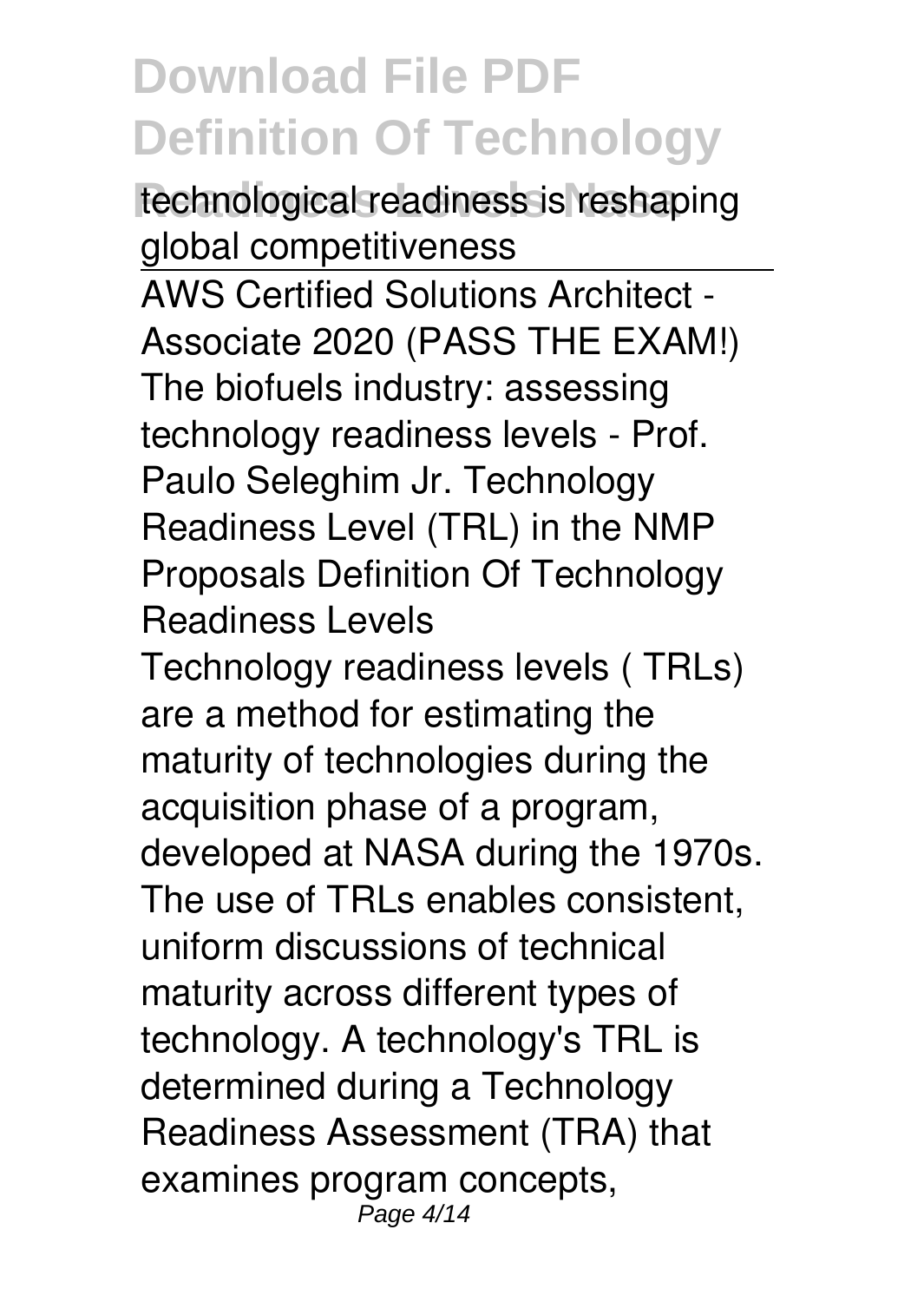**Reading Levels 1** requirements, and demonstrated technology capabilities.

*Technology readiness level - Wikipedia*

Technology Readiness Levels (TRL) are a method of estimating technology maturity of Critical Technology Elements (CTE) of a program during the acquisition process. They are determine during a Technology Readiness Assessment (TRA) that examines program concepts, technology requirements, and demonstrated technology capabilities.

*Technology Readiness Level (TRL) - AcqNotes*

Technology Readiness Levels (TRL) are a type of measurement system used to assess the maturity level of a particular technology. Each technology Page 5/14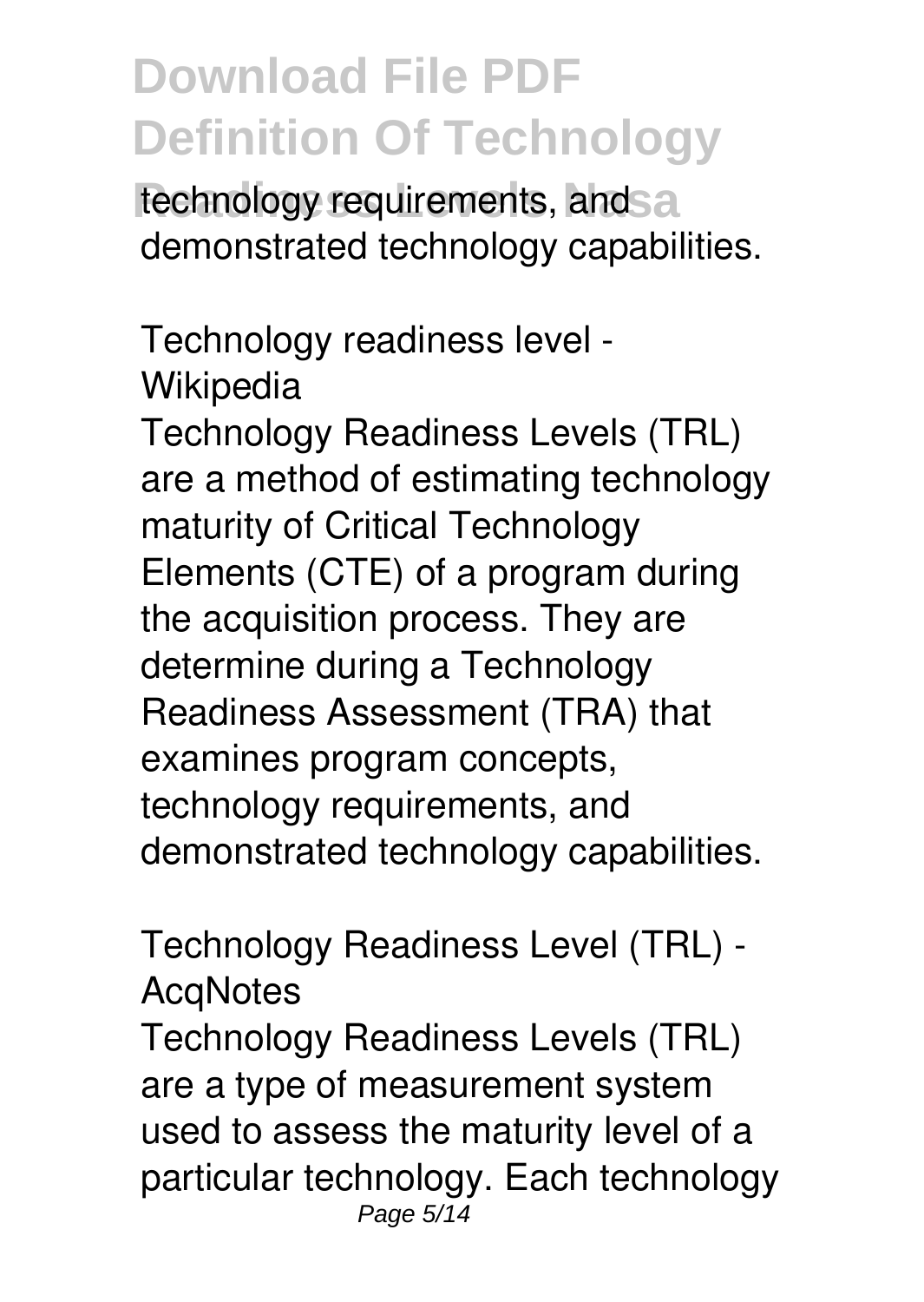**project is evaluated against thear** parameters for each technology level and is then assigned a TRL rating based on the projects progress. There are nine technology readiness levels.

*Technology Readiness Level | NASA* Definition Of Technology Readiness Levels TRL 1 Basic principles observed and reported: Transition from scientific research to applied research. Essential characteristics and behaviors of systems and architectures. Descriptive tools are mathematical formulations or algorithms. TRL 2 Technology concept and/or application formulated: Applied research. Theory and

*Definition Of Technology Readiness Levels* Technology Readiness Level or **TRL** Page 6/14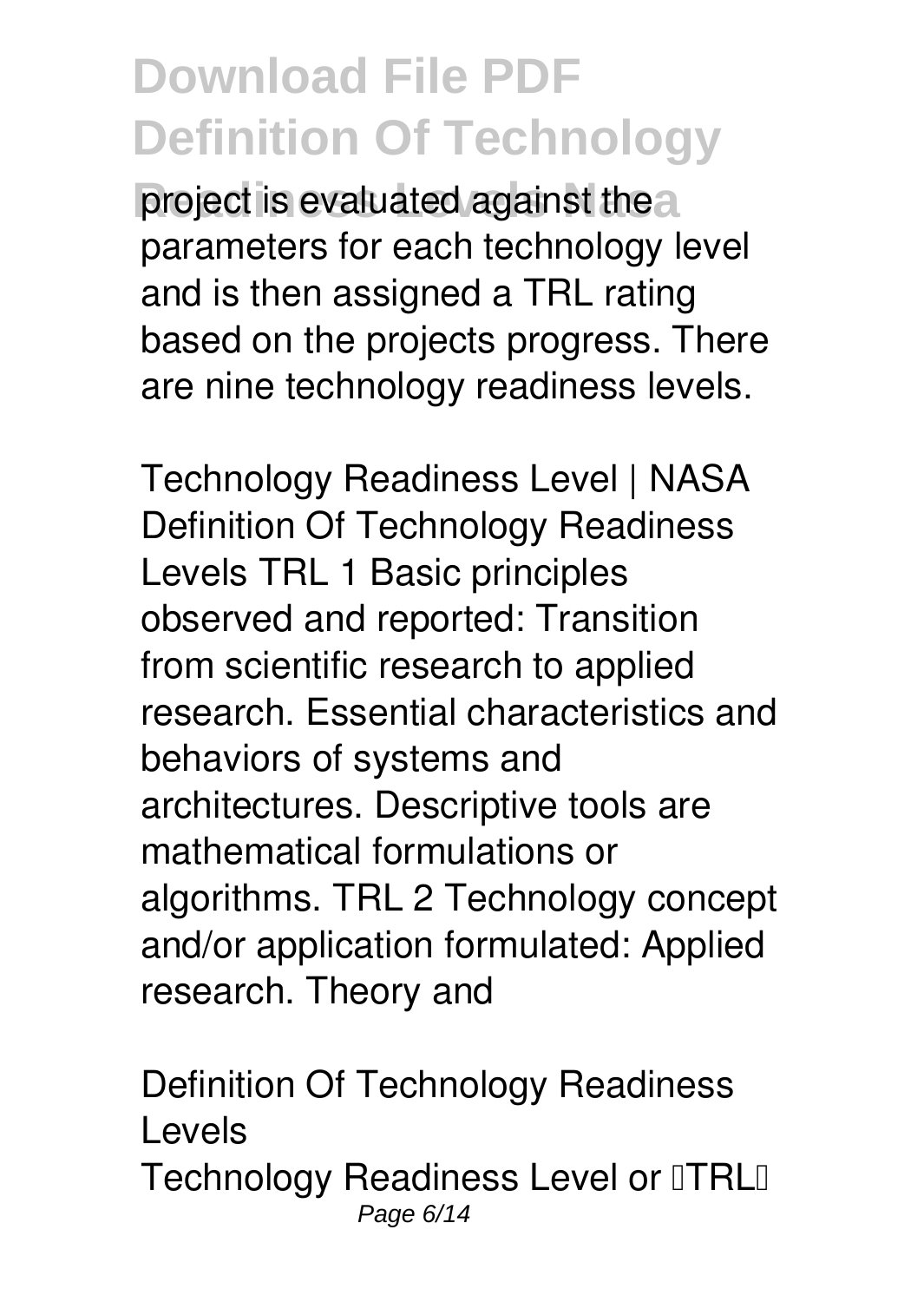**Reading Levels indicator of degree of** development of a technology toward deployment on a scale of 1-9, with 9 being fully deployment ready.

*Technology Readiness Levels Definitions and Descriptions* Definitions of Technology Readiness Levels Table D.1, **Technology** Readiness Levels (TRLs), [I is reprinted from Appendix J of NPR [NASA Procedural Requirements] 7120.8, **INASA Research and Technology** Program and Project Management Requirements.<sup>[]</sup> (That document is still in draft form, but the definitions in it will supersede the previous TRL definitions.)

*Appendix D: Definitions of Technology Readiness Levels | A ...* Technology Readiness Level Page 7/14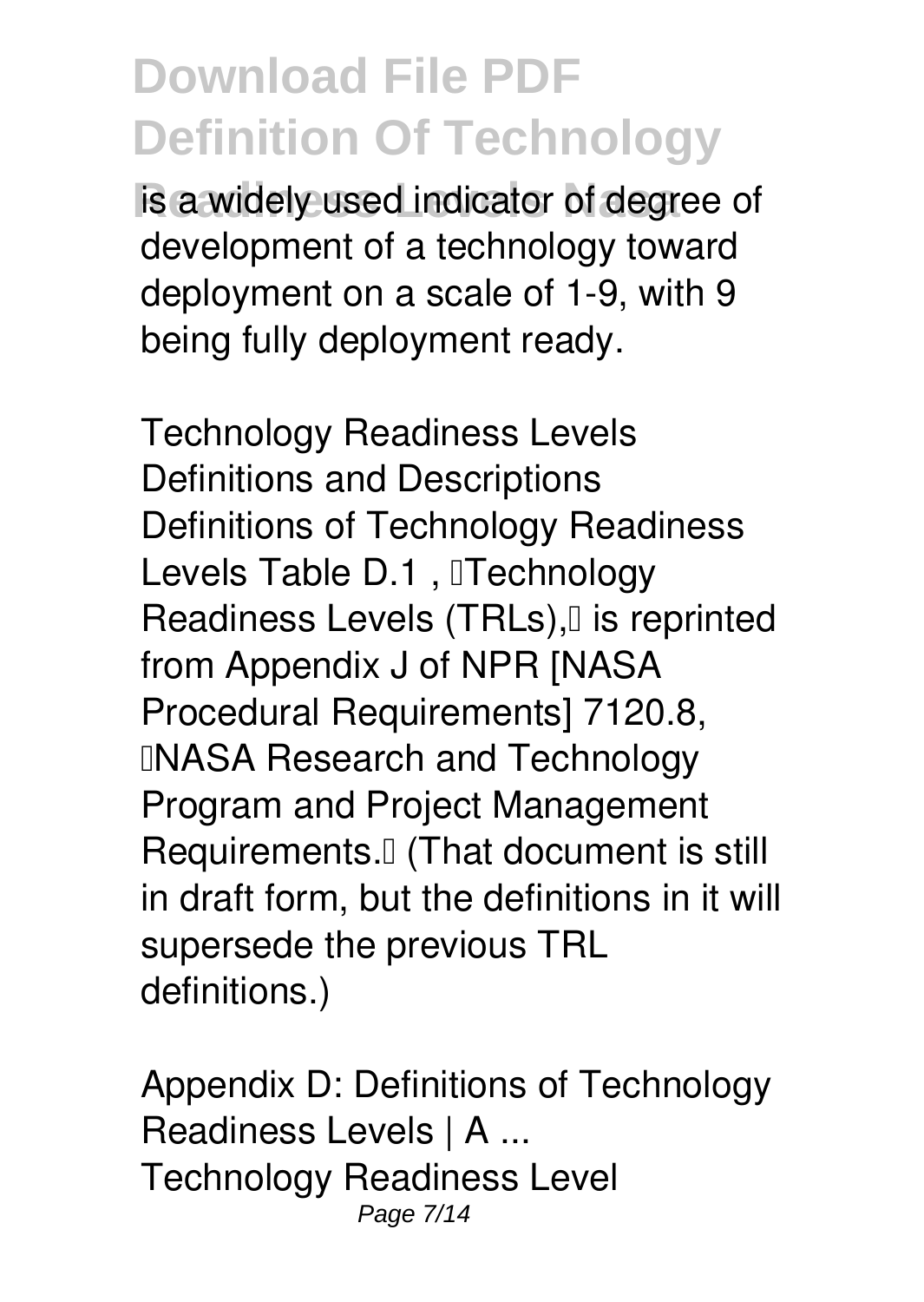**Refinitions. TRL Definition Hardware** Description Software Description Exit Criteria. 1 Basic principles observed and reported. Scientific knowledge generated underpinning hardware technology concepts/applications. Scientific knowledge generated underpinning basic properties of software architecture and mathematical formulation.

*Technology Readiness Level Definitions - NASA* From early concept to an application of a technology in it's final form, the technology readiness level (TRL) is a helpful knowledge-based standard and shorthand for evaluating the maturity of a technology or invention. The science and technology community employed by the Department of Defense uses the abbreviation TRL in Page 8/14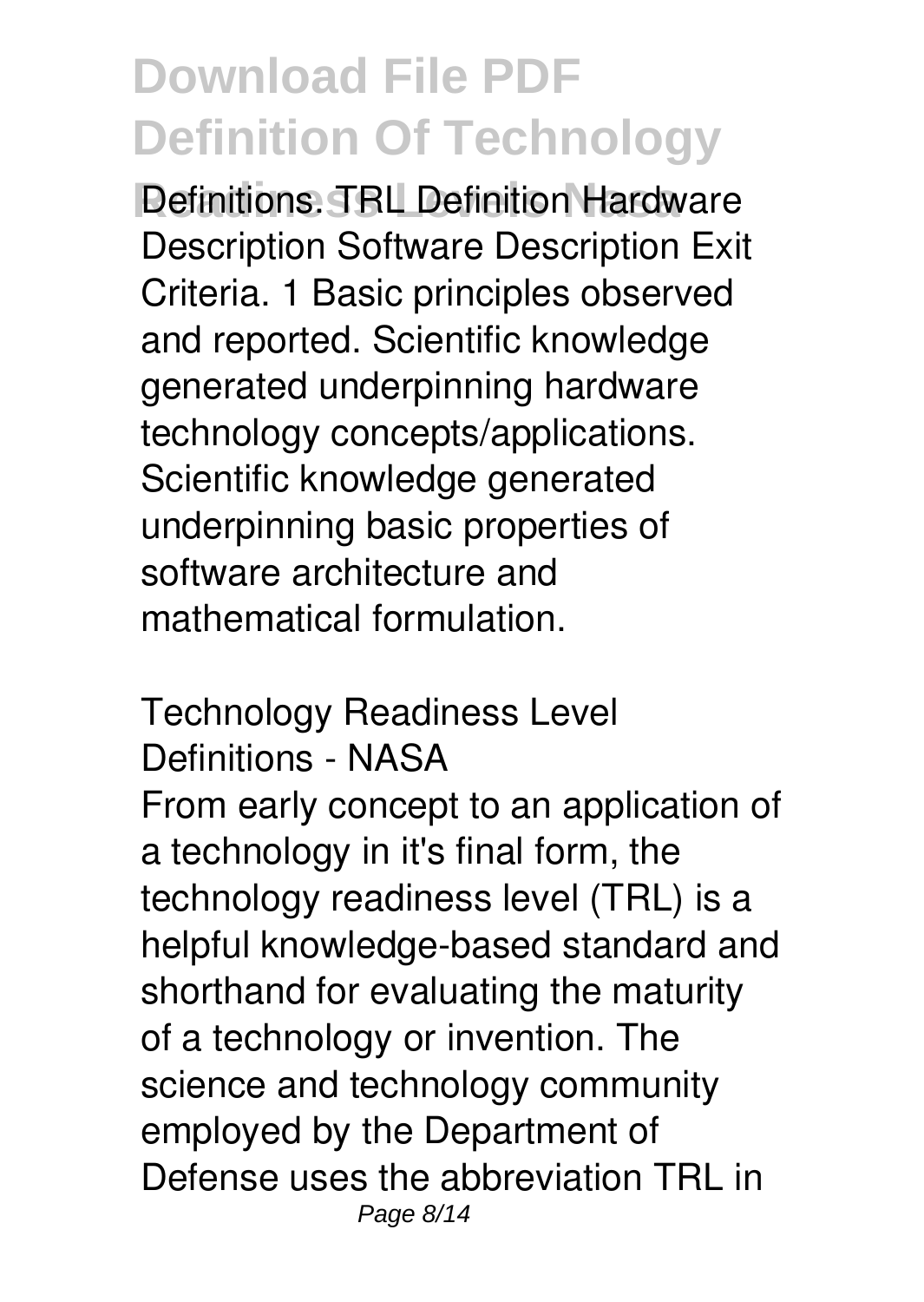reference to **Iltechnology** readiness level.<sup>[]</sup>.

*The 9 Technology Readiness Levels of the DoD - TechLink ...* Technology Readiness Level Description 1. Basic principles observed and reported Lowest level of technology readiness. Scientific research begins to be translated into applied research and...

*Technology Readiness Levels in the Department of Defense (DoD)* Technology and Innovation Centres - Science and Technology Committee Contents. Annex 1: Technology Readiness Levels. Technology Readiness Levels (TRLs) are a technology management tool that provides a measurement to assess the maturity of evolving technology. Page 9/14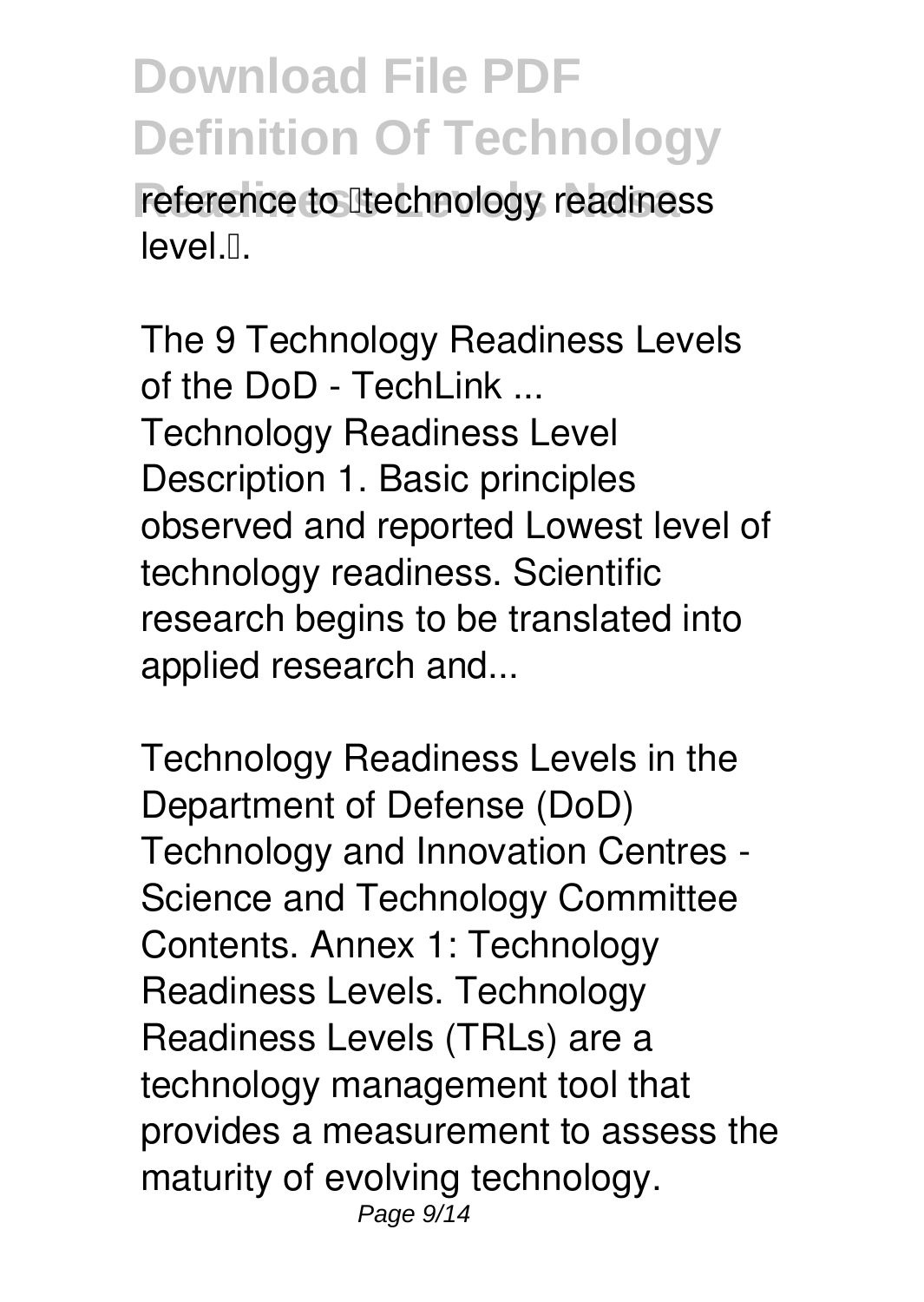#### **Download File PDF Definition Of Technology Readiness Levels Nasa** *Annex 1: Technology Readiness Levels*

Technology Readiness Levels (TRLs) are a method for understanding the technical maturity of a technology during its acquisition phase. TRLs allow engineers to have a consistent datum of reference for understanding technology evolution, regardless of their technical background. If you have any questions or need help, email us to get expert advice:

*What are Technology Readiness Levels (TRL)? - TWI* Technology Readiness Level Definition TRL 1 Basic Research:Initial scientific research has been conducted. Principles are qualitatively postulated and observed. Focus is on new discovery rather than Page 10/14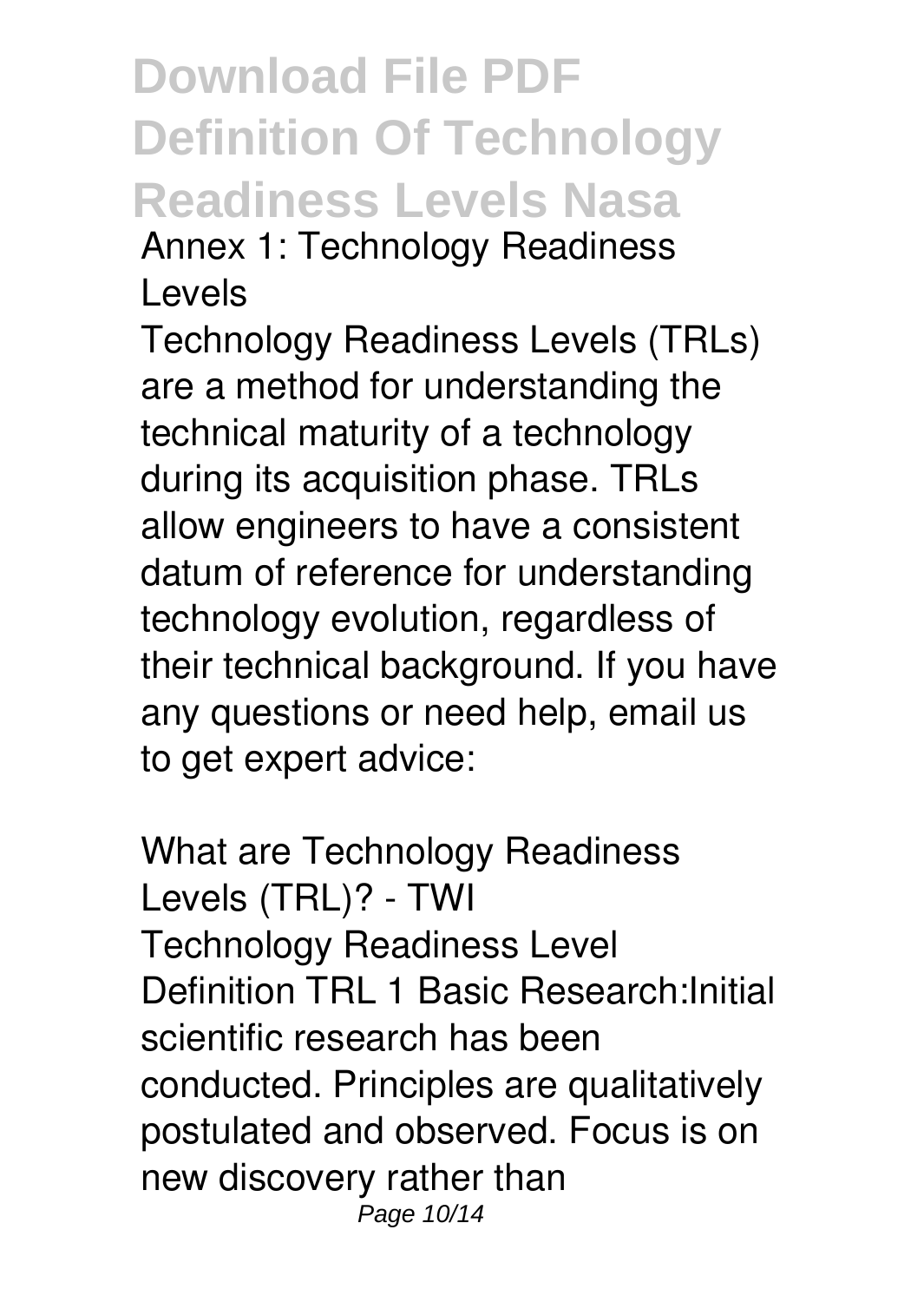#### **Download File PDF Definition Of Technology Replications: S Levels Nasa**

*Technology Readiness Level Definition - DST* TRL Levels; TRL . Definition . Description . Supporting Information . 1 . Basic principles observed and reported. Lowest level of technology readiness. Scientific research begins to be translated into applied research and development (R&D). Examples might include paper studies of a technology<sup>[</sup>s basic properties.

*TRL Levels - Navy SBIR* Technology Readiness Levels (TRLs) EERE 200.5: Technology Readiness Levels (TRLs) Author: Jacobi, Jennifer Created Date: 01/15/2016 07:12:00 Title: Technology Readiness Levels (TRLs) Subject: One of EERE's guidance documents for FOA Page 11/14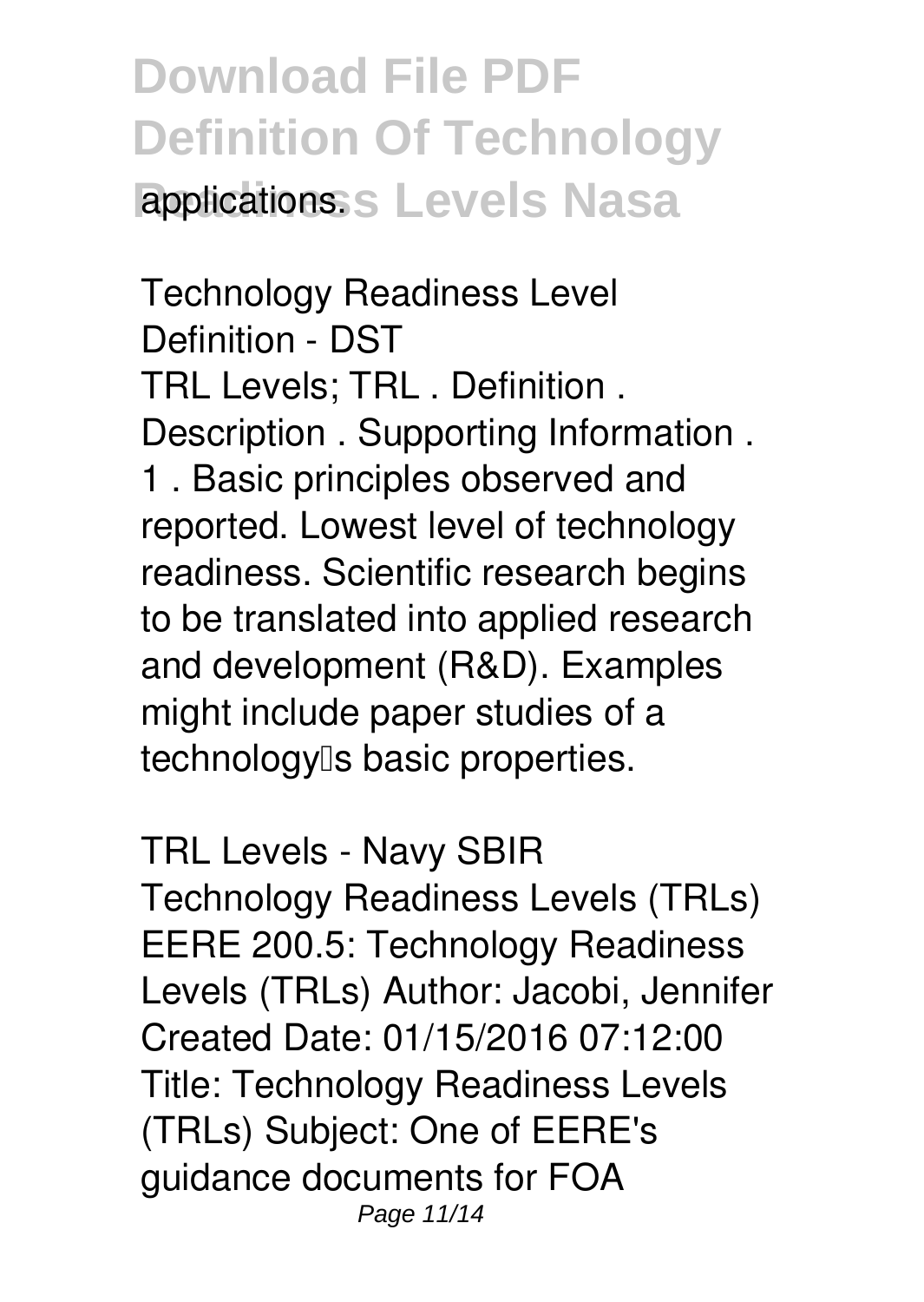applicants. Last modified by: Elizabeth Spencer

*Technology Readiness Levels (TRLs) - Energy.gov*

TRLs are a scale of nine levels used to measure a technology<sup>[]</sup>s progress, starting with paper studies of a basic concept and ending with a technology that has proven itself in actual usage in the product<sup>[</sup>s operational] environment. 6 TRAs do not assess the risk associated with the technical maturity of a technology or system.

#### *Technology Readiness Assessment Guide*

The European Union<sup>®</sup>s research framework programme Horizon2020 uses the concept of Technology Readiness Level (TRL) to describe the scope of its calls for proposals; the Page 12/14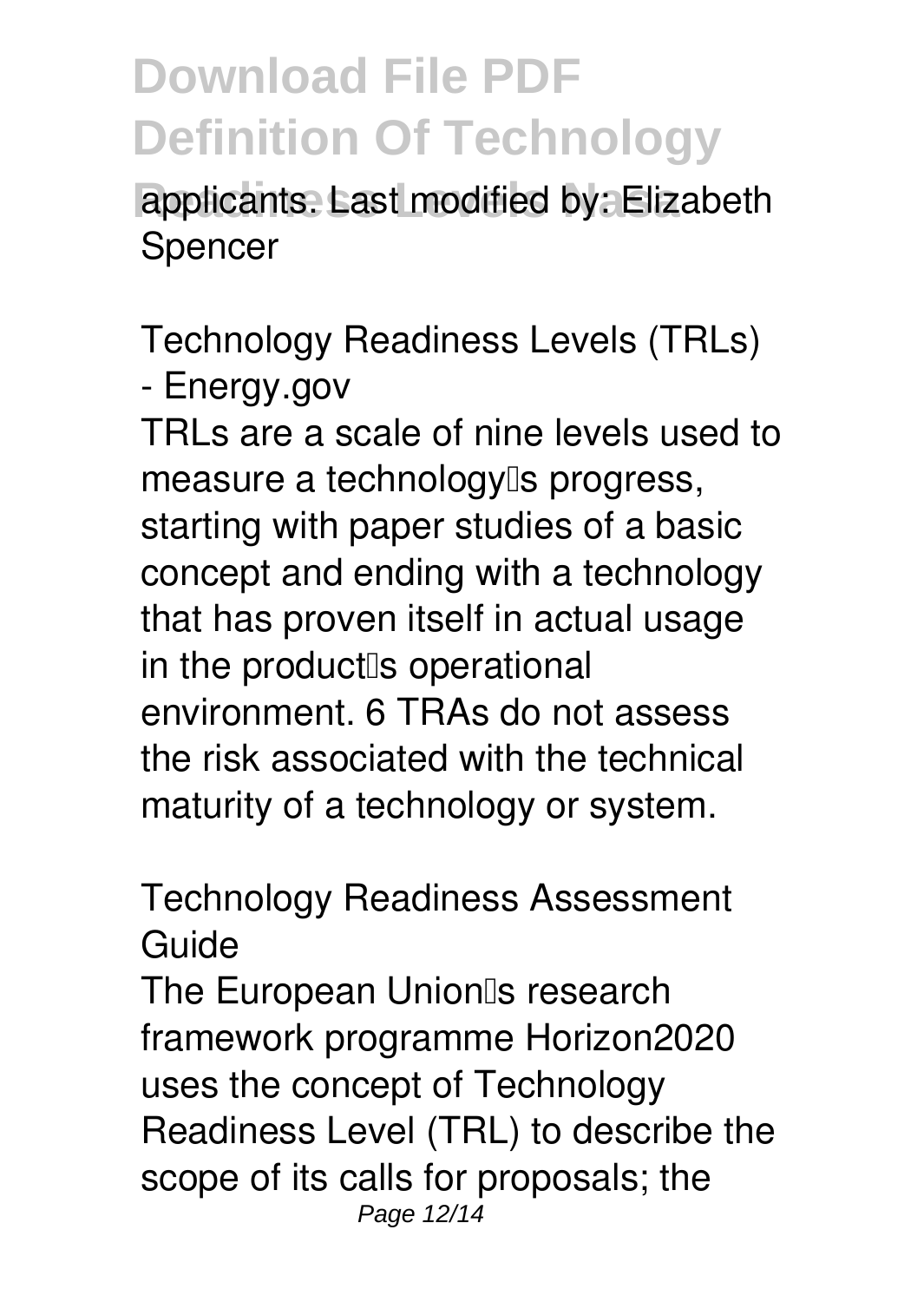definitions provided, however, are meant as an overall guidance and do not refer specifically to renewable energy technologies.

*Technology readiness level - Publications Office of the EU* The Technology Readiness Level (TRL) scale was originally defined by NASA in the 1990 s as a means for measuring or indicating the maturity of a given technology. The TRL spans over nine levels as follows: TRL 1  $\Box$ Basic principles observed TRL  $2 \mathbb{I}$ Technology concept formulated

*TRL Scale in Horizon Europe and ERC - Enspire Science Ltd.* The manufacturing readiness level (MRL) is a measure developed by the United States Department of Defense (DOD) to assess the maturity of Page 13/14